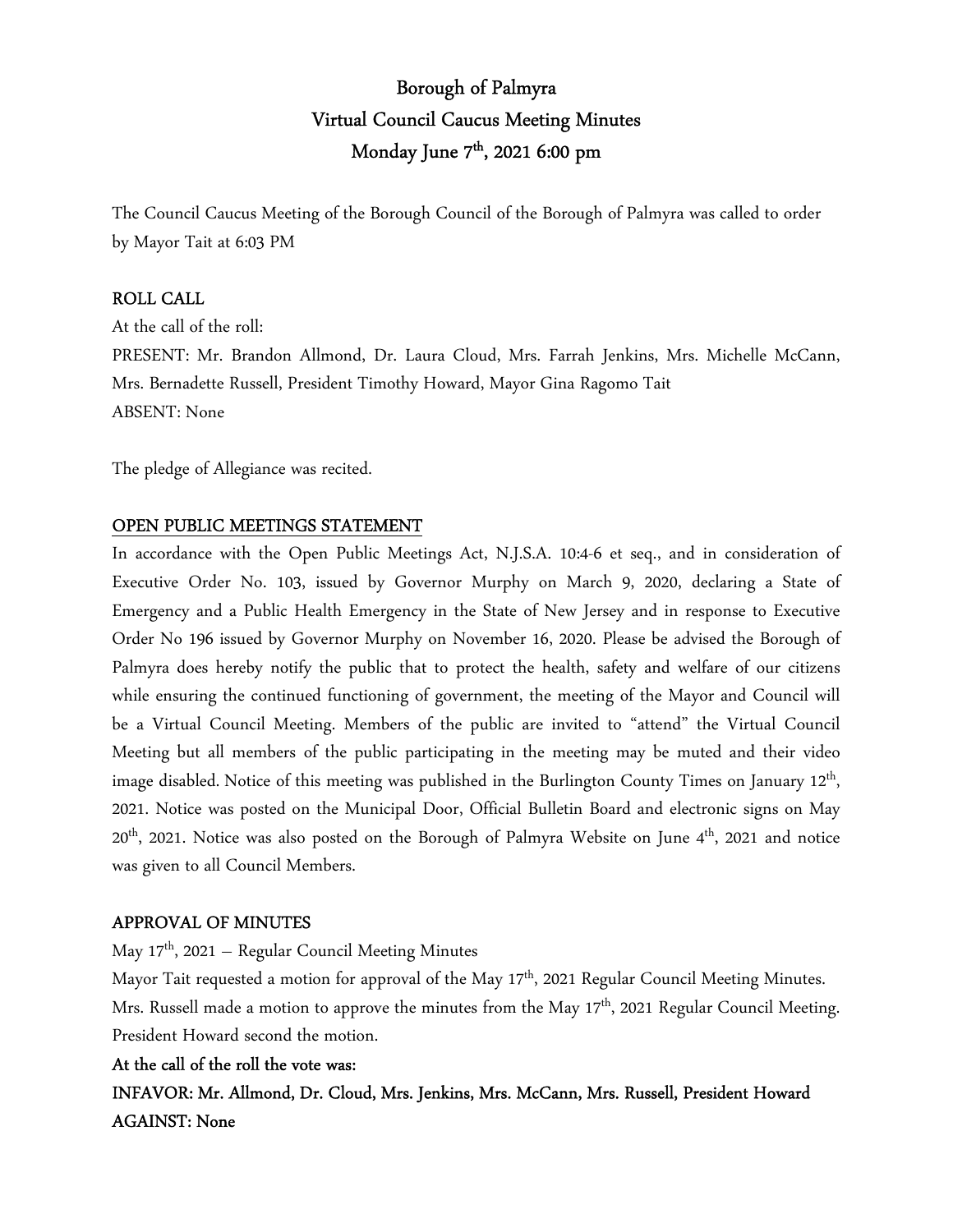# Motion Carried

## **CORRESPONDENCE**

Municipal Clerk, Ms. Jackson noted there was no correspondence.

# REDEVELOPMENT

## Rt. 73 South Redevelopment Area- Update

Mr. Gural stated that since last we met, we broke ground on the redevelopment project. Mr. Gural indicated that the redeveloper has begun removing the asphalt from the parking area. Mr. Gural stated that the negotiations are ongoing with the redeveloper and North Point regarding the Fillit property. Mr. Rosenberg indicated the Fillit has submitted a disclosure statement, a plan of reorganization to the bankruptcy court, noting that the bankruptcy may be over in the next few months. Mr. Gural noted that we have received payments in the amounts of 2.5 million and 1.65 million which have been deposited into our affordable housing trust account., noting we will still be receiving 1.7 million which we should receive when the building permit is issued.

Outlaw Training & Fitness/620-622 Highland Ave Redevelopment Project – Update

Mr. Gural indicated there is nothing new to report, noting the valuation hearing is still scheduled to be heard in Superior Count in August.

Redevelopment Study Block 80 Lot 6, former Knights of Columbus property- Update Mr. Gural indicated he had nothing new to report.

# PROFESSIONAL UPDATES

William Kirchner, ERI

Mr. Kirchner stated the repairs to Public Road have been completed essentially closing out the Public Road elimination project. Mr. Kirchner stated there would be a change order at the next meeting decreasing the total amount by 25 or 30 thousand dollars. Mr. Kirchner indicated that the 2021 Road program is out to bid with bids due back on June 15<sup>th</sup>, 2021, and we are hoping to award the project on June 21<sup>st</sup>, 2021. Mr. Kirchner stated there have been some complaints regarding the condition of W  $2^{\text{nd}}$ . Street, he noted it has been very warm and the grass has not taken so with the heavy rains it washes the soil into the street. Mr. Kirchner indicated that portion of 2<sup>nd</sup> Street has not yet been paved as it is New Jersey American Waters portion, and they are held up waiting for a county permit to tie their water main in on that street. New Jersey American Water Co. did mill and pave Maryland Avenue. Temple Blvd is progressing, noting a problem with the pipe running into Leconey Circle and having had to change the diameter from 30 inch to 24 inch. Mr. Kirchner indicated there have been some pipe supply problems and they are hoping to have the additional piping needed by the week of June  $20^{th}$ ,  $2021$ .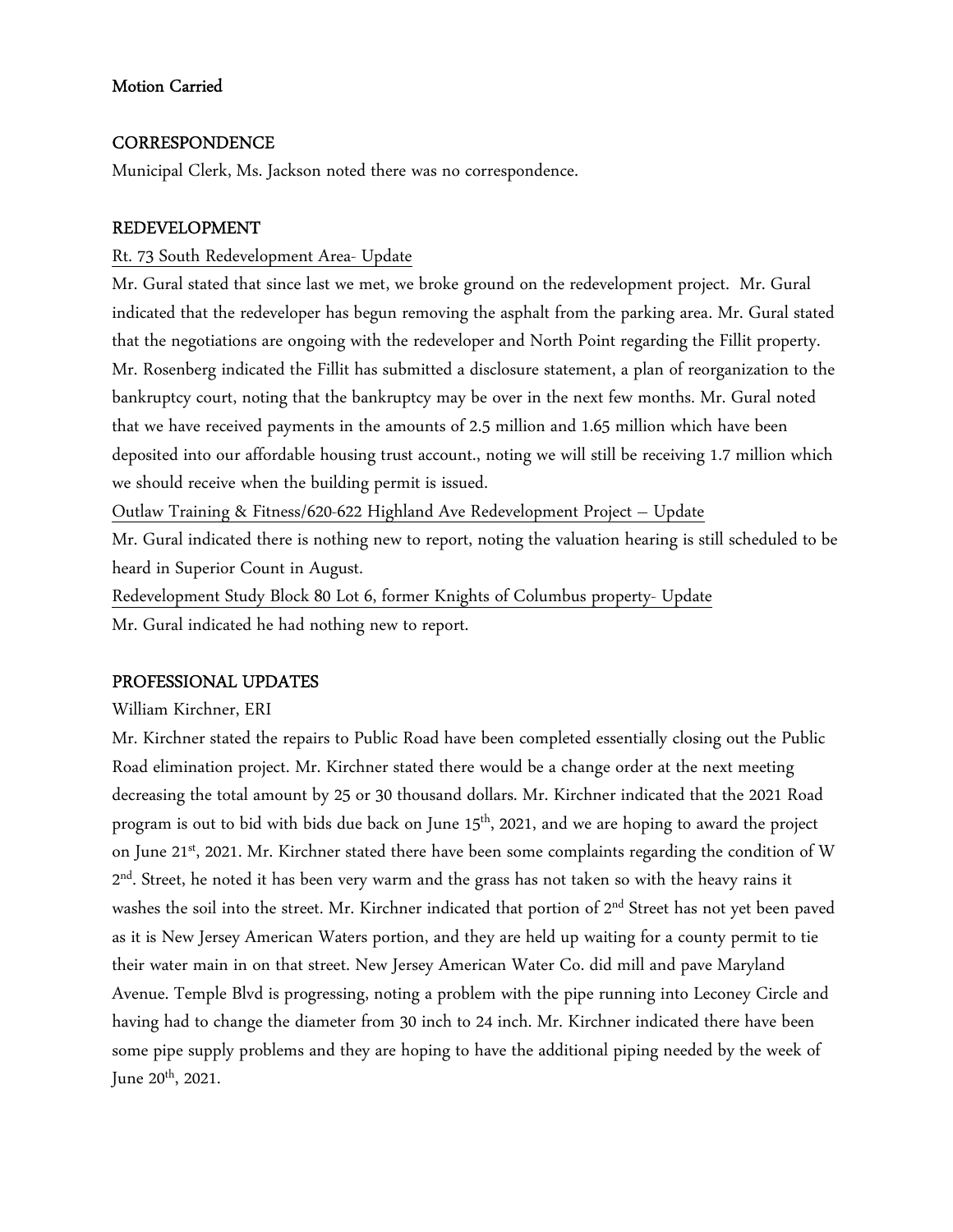# PHS STUDENT REPRESENTATIVE COMMENTS

Andrew Yansick – Mr. Yansick indicated he sent an email to Ms. Sabo regarding the vandalism at Legion Field but has not yet received a response. Mr. Yansick noted the Prom was great.

Coady McCann – Mr. McCann indicated that Spirt Week is in full swing and on Friday they will be having a dance similar to the homecoming dance, as due to covid the homecoming dance was cancelled.

Naomi Cabon – Ms. Cabon stated the boys and girls track teams competed in the sectionals on Saturday. Ms. Cabon noted the following students will be going to the State Finals on Friday, Heather Adams, Kadence Anderson, Maura Russell, Quinton Ives, Isaiah McPherson, and Owen Riley.

# PUBLIC COMMENT

We requested those participants wishing to have or make a Public comment, email their questions or comments in advance to Municipal Clerk Rita Jackson at djackson@boroughofpalmyra.com. The opportunity to submit comments prior to meeting expired at 12:00 PM on Monday June 7<sup>th</sup>, 2021. All comments will become part of the record and included with the Meeting Minutes. For those who "attended" the Virtual Meeting, Mayor Tait opened the meeting to the public for comments. All comments will become part of the record and included with the Meeting Minutes.

Mayor Tait asked for a motion to open to the public for comments Mrs. Russell made a motion to open the public portion for comments. President Howard second the motion.

## All members present voted in favor of the motion. Motion Carried

Mayor Tait asked if any comments were received before the meeting. Municipal Clerk, Ms. Jackson indicated one was received. Ms. Jackson read the comment into the record.

## Dear Mayor and Council,

Is there a plan to re-open the Palmyra Community Center, and will those plans be made public? Given that the current vaccination rate in NJ is close to 70 percent. (Some of the highest in the United States) Those numbers along with the use of effective known safety protocols the re-opening should happen relatively soon. I reached out via email on three separate occasions recently and heard back from only one person. Much to my amazement I was told that there was no specific timeline for re-opening which is surprising since schools and businesses across the state have been months. Mrs. Okazaki -5th Street

Mayor Tait indicated she spoke with Mrs. Okazaki and will let her know what's planned when it is determined.

Mayor Tait asked if there were any additional comments from those present.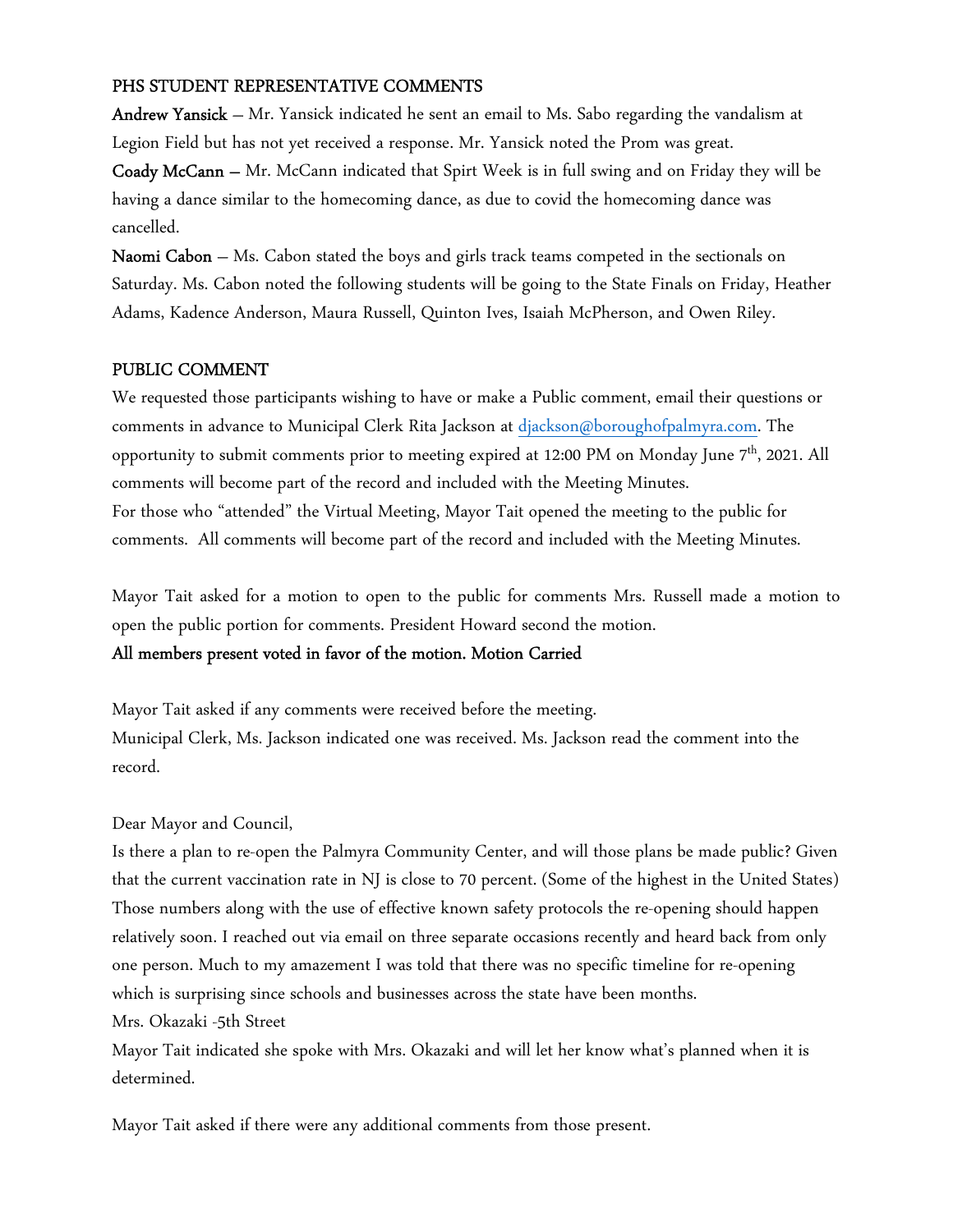Seeing none, Mayor Tait asked for a motion to close to the public for comments Mrs. Russell made a motion to close the public portion for comments. President Howard second the motion.

#### All members present voted in favor of the motion. Motion Carried

#### RESOLUTIONS

Mayor Tait stated Resolution 2021-137 thru Resolution 2021-143 will be enacted as a single motion, if any resolution needed additional discussion, it would be removed from the consent agenda and voted on separately

Mayor Tait asked if any resolution needed to be removed from the consent agenda. Seeing none Mayor Tait read the following resolutions into the record:

Resolution 2021-137, Resolution Authorizing 2021-2022 Liquor License Renewal for Harikrishna Liquors, Inc. T/A Palmyra Liquors Plenary Retail Distribution License #0327-44-004-007

Resolution 2021-138, Resolution awarding a contract to ERI for additional engineering services for the Veterans Memorial Park Enhancements project per their proposal dated May 20, 2021 in the amount of \$6,750.00

Resolution 2021-139, Resolution awarding a contract to ERI for engineering services for the Fall 2021 Road Program per their proposal dated May 27, 2021 in the amount of \$51,000.00.

Resolution 2021-140, Resolution Authorizing 2021-2022 Liquor License Renewal for Milmarian Inc. ABC Pocket License #0327-33-002-003

Resolution 2021-141, Resolution Authorizing 2021-2022 Liquor License Renewal for Ashburn Corporation T/A Roger Wilco Liquors Plenary Retail Distribution License # 0327-44-005-009

Resolution 2021-142, Resolution Authorizing the 2021-2022 Liquor License Renewal for John P Gerew Inc. T/A Park Tavern Plenary Retail Consumption License # 0327-33-006-004

Resolution 2021-143, Resolution Approving Patrick D Daly as a Member of the Junior Firefighter's Auxiliary to the Palmyra Fire Department

Mayor Tait requested a motion to approve the consent agenda Resolutions 2021-137 thru Resolution 2021-143.

Mrs. Russell made a motion to approve the consent agenda Resolutions 2021-137 thru Resolution 2021-143. Mrs. McCann second the motion.

#### At the call of the roll, the vote was:

INFAVOR: Mr. Allmond, Dr. Cloud, Mrs. Jenkins, Mrs. McCann, Mrs. Russell, President Howard AGAINST: None

Motion carried. Resolutions 2021-137 thru Resolution 2021-143 were approved.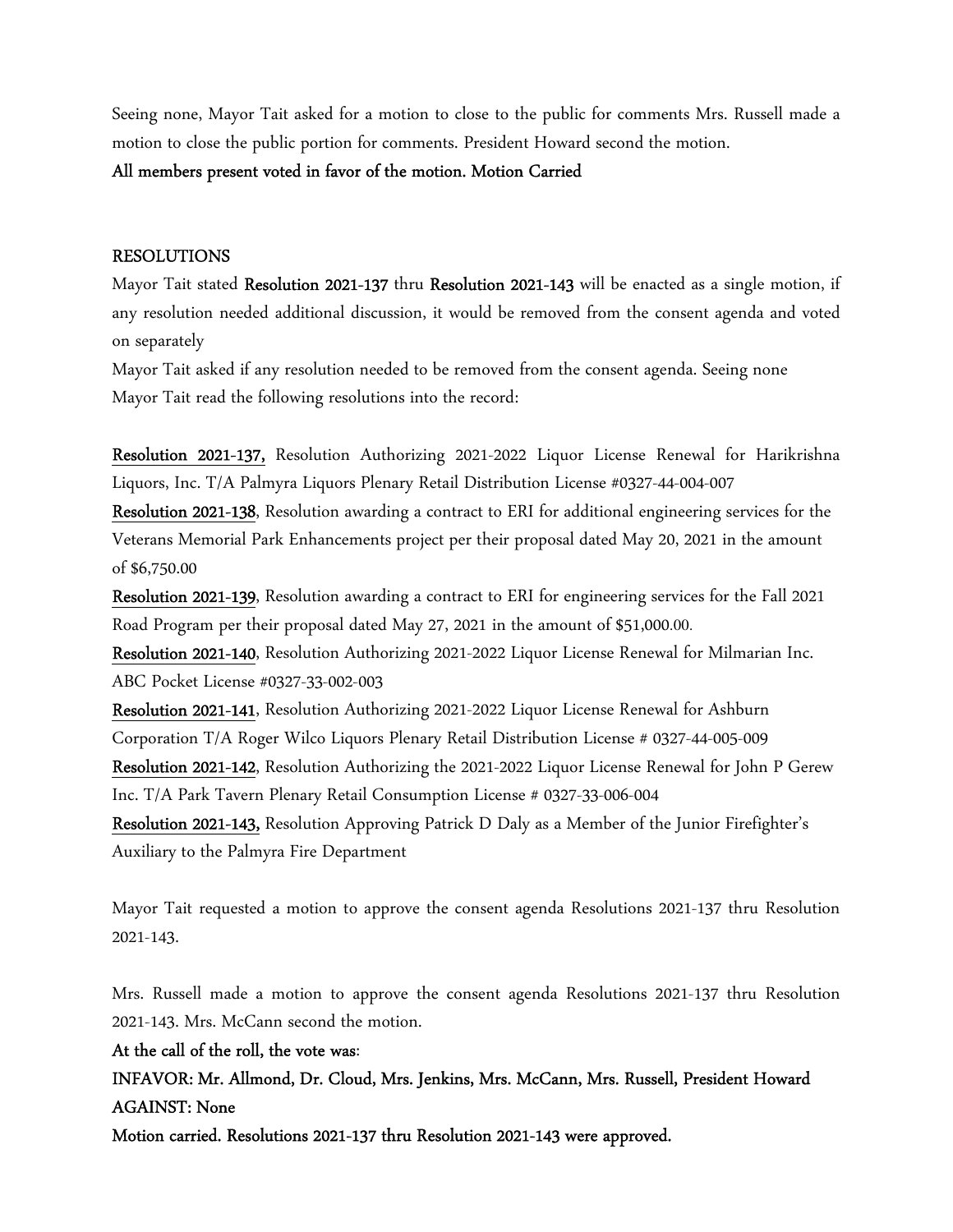#### DISCUSSION ITEMS

Mr. Gural indicated the Governor has terminated the executive order number 103, however the state of emergency declared in executive order number 103 continues to exist in the State of New Jersey noting this current order shall take effect immediately. Mr. Gural indicated the new executive order is very confusing. Mr. Gural indicated the borough staff in accordance with advice from counsel should not be required to be vaccinated but we are allowed to inquire if they have been vaccinated and enact different rules for those who have been vaccinated from those who have not. Mr. Gural indicated we are planning on reopening in a limited capacity after the  $4<sup>th</sup>$  of July holiday, noting a staff meeting is planned for June  $16<sup>th</sup>$ , 2021. Mr. Gural noted that we the building is opened he would like to limit the number of people in the building at one time to three. Mr. Gural indicated he would like to bring back one of our laid of employees, the first week in July, to help with controlling/directing the people coming into the building. Mr. Gural indicated council meetings for June shall remain Zoom meetings, but would like to begin with the July 19<sup>th</sup>, 2021, meeting a possible hybrid meeting and opening the building for that meeting to see how things work for moving forward. There was discussion regarding the meetings, requirements for attending, social distancing and mask wearing. Mr. Gural stated beginning June 22<sup>nd</sup>, 2021 (only on Tuesdays) the County Board of Health in conjunction with OEM will be in the community center offering covid vaccine shots beginning at 9:00 am to 1:00 pm thru August 31, 2021. Mr. Gural noted we have also received requests for the concession stand for August so that to must be considered. Mr. Gural indicated that the concession stand should open at the same time the community center is opened. President Howard indicated his committee would work on the ordinance for the fields, parks and community center hoping to have something for governing body consideration in July.

Mr. Gural stated there has been some vandalism at Legion Field. Mr. Gural indicated some of the juveniles have been identified and will be prosecuted.

Chief Campbell indicated they have 7 or 8 applicants for Class one officers. Chief Campbell indicated she has reserved three spots in the academy and has narrowed the candidates to four. Chief Campbell indicated there are two potential new full-time officer candidates which are currently going thru all the required testing and background checks. Chief Campbell indicated she is hoping to have all the testing/paperwork completed and the candidates ready to go by early July.

Mr. Gural indicated he and Chief Campbell have met gone over all the measurements for the parking ordinance. Mr. Gural stated he would be including those measurements in the ordinance and who have it ready for committee consideration soon.

President Howard indicated he was waiting for another committee to meet regarding the merit increases and would have recommendations for council consideration at the next meeting July 21, 2021.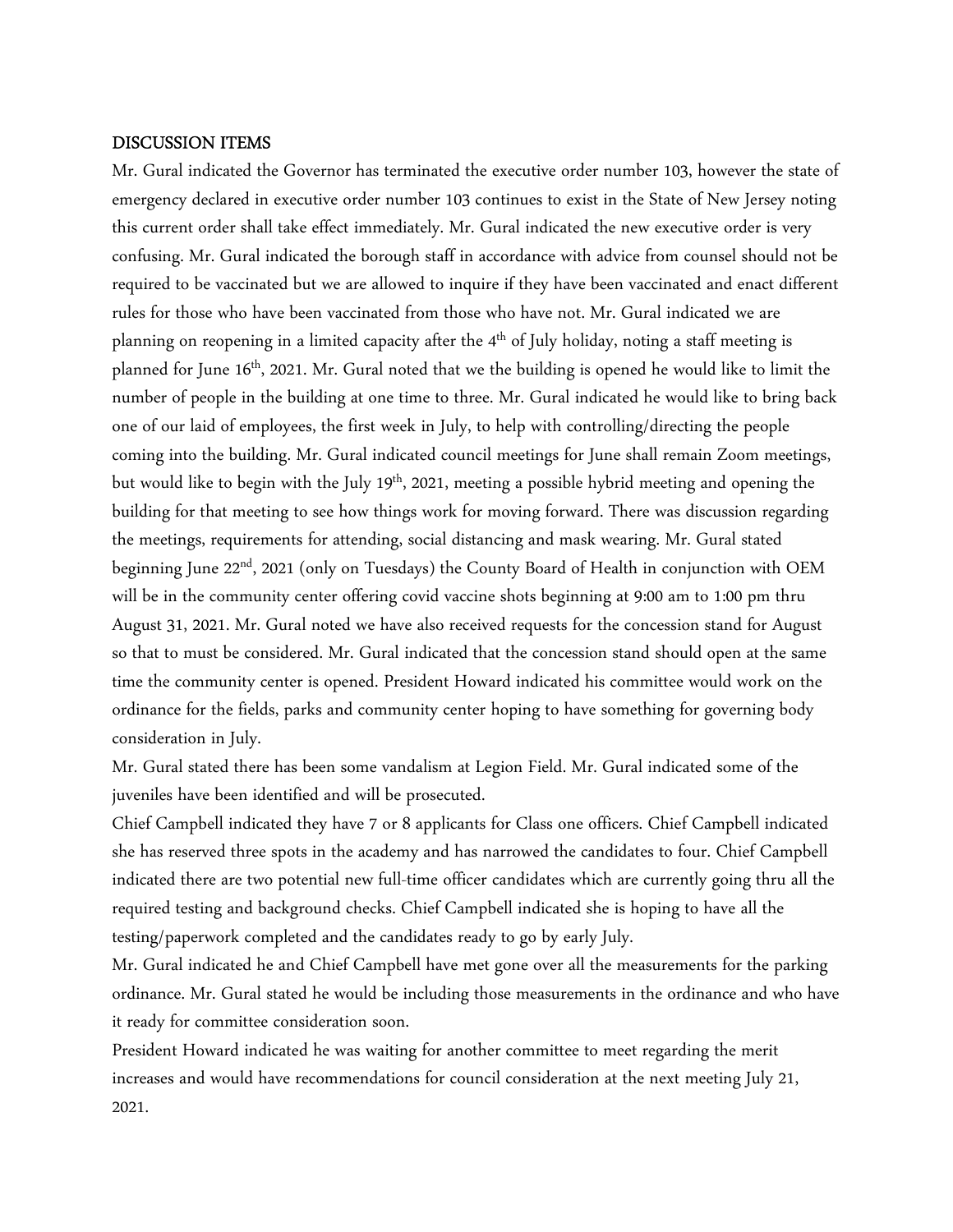Mayor Tait indicated she was waiting to hear back from some people regarding serving on the Rt. 130/Delaware River Corridor Plan Endorsement Committee. Mayor Tait indicated she should have those names for the July meeting.

Mr. Allmond indicated he would like to craft an ordinance to officially create a Veterans Affairs Committee similar to the Green Team. He noted additional information would be coming. Mayor Tait indicated the County has developed a problem with drivers who hold CLD licenses that can drive their recycling trucks. Mr. Gural indicated throughout July the recycling schedule is going to be disrupted/ delayed, he noted that recycling collections should be picked up on Wednesday and completed Thursday. Mr. Gural urged residents to look at the County recycling website and our website for updated as to when they will be picking up recycling.

Mr. Gural stated Mr. Gerkens has submitted the 2021 Recreation Improvement Grant application for replacement of the Legion turf field. Mr. Gural explained the application is for \$300,000.00 with a match of \$300,000.00 and wanted the governing body to be aware that the \$300,000.00 will need to be budgeted if we receive the grant. Mr. Gural indicated the redeveloper will still be paying the \$600,000.00 at a later date.

#### ADMINISTRATORS REPORT

Mr. Gural thanked everyone for taking the JIF Elected Officials Training Seminar.

Mr. Gural notified the governing body that the donation request from the War Memorial Committee has been received and noted the request will appear on the bill list.

Mr., Gural indicated Ms. Jackson has been working with the Board of Elections and Chief Campbell regarding the placement and installation of the ballot box outside Borough Hall. Mr. Gural indicated there is a sign box outside the building which needs to be replaced or taken down. There has been some though of placing the ballot box in that location and removing the sign box. Mr. Gural also noted a camera will be installed to cover specifically the ballot box location. Mr. Gural indicated the Board of Elections will be reimbursing the Borough for those expenses.

#### MAYOR AND COUNCIL COMMENTS

Mrs. Jenkins – no comment

Dr. Cloud- no comment

Mrs. Russell- thanked Rita for her work planning the Rt. 73 Groundbreaking Ceremony and reception, noting it was amazing. Mrs. Russell asked about the nest in the redevelopment area. Mr. Gural indicated they will be relocated. Mrs. Russell noted the Juneteenth Celebration, June 19<sup>th</sup>, 2021, in Riverton Park from 3 to 6 pm and the E-waste recycling event being held in front of the Community Center, same day, from 10:00 am to 1:00 pm.

#### Mr. Allmond – no comment

Mrs. McCann indicated school is out beginning next Friday. Ms. McCann indicated the parks look beautiful and are being used.